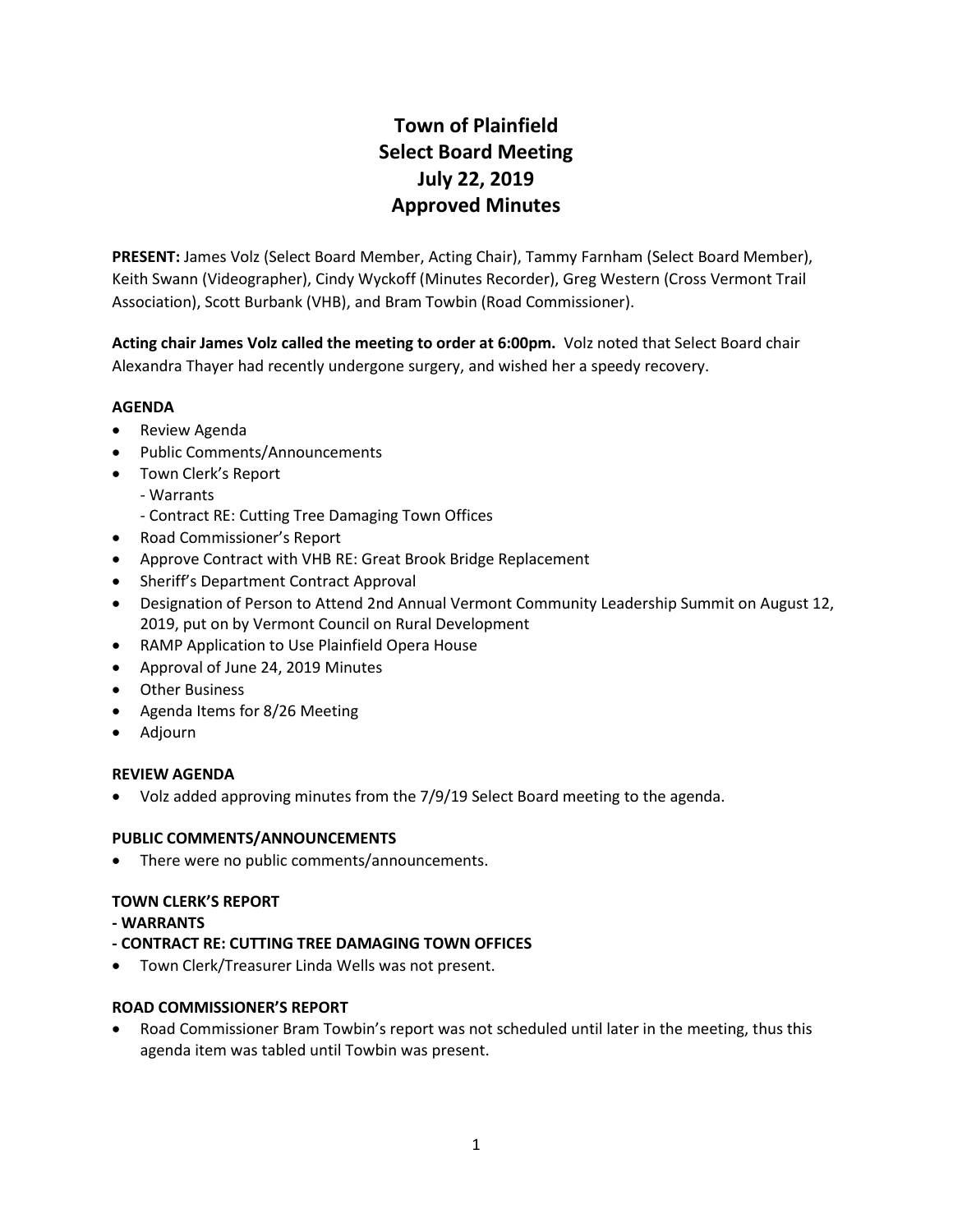## **APPROVE CONTRACT WITH VHB RE: GREAT BROOK BRIDGE REPLACEMENT**

 Scott Burbank from VHB was expected to be present later in the meeting, thus this agenda item was tabled until Burbank was present.

# **SHERIFF'S DEPARTMENT CONTRACT APPROVAL**

 Approval of the Sheriff's Department contract was tabled until the hours that the Sheriff's Department would be contracted for was known.

# **DESIGNATION OF PERSON TO ATTEND 2ND ANNUAL VERMONT COMMUNITY LEADERSHIP SUMMIT ON AUGUST 12, 2019, PUT ON BY VERMONT COUNCIL ON RURAL DEVELOPMENT**

 **Volz made a motion to tentatively designate himself as the person to attend the 2nd Annual Vermont Community Leadership Summit on 8/12/19 unless another Select Board member or someone from the community is able to attend. The motion was approved.** 

# **RAMP APPLICATION TO USE PLAINFIELD OPERA HOUSE**

 After a brief discussion regarding whether to waive the \$40 fee for the Transportation Task Force to use the Town Hall Opera House for its next meeting, **Volz made a motion to waive the \$40 fee for the Transportation Task Force to use the Town Hall Opera House for its next meeting, the date of which is as yet unknown. The motion was approved.** 

## **APPROVAL OF SELECT BOARD MEETING MINUTES OF JUNE 24, 2019 AND JULY 9, 2019**

 **Volz made a motion to approve the minutes from the 6/24/19 and 7/9/19 Select Board meetings as written. The motion was approved.**

## **OTHER BUSINESS**

 Volz and Tammy Farnham signed the Vermont Municipal Bond Bank Loan document for the 20-year mandatory evaluation of the Plainfield Water/Wastewater plant, the application for which the Select Board had previously approved on 5/28/19.

## **APPROVE CONTRACT WITH VHB RE: GREAT BROOK BRIDGE REPLACEMENT**

 **Volz made a motion to approve the VHB contract as modified by emails from Megan Ooms from VHB. The motion was approved.**

## **WARRANTS**

 **Volz made a motion to approve warrants of 7/8/19, 7/11/19, and 7/16/19. The motion was approved.**

## **SHERIFF'S DEPARTMENT CONTRACT**

 Farnham reviewed the contract dates and dollar amount for contracting with the Washington County Sheriff's Department over the next year. **Farnham made a motion to approve the contract with the Washington County Sheriff's Department for \$10,000 for the period of 7/1/19 through 6/30/20. The motion was approved.**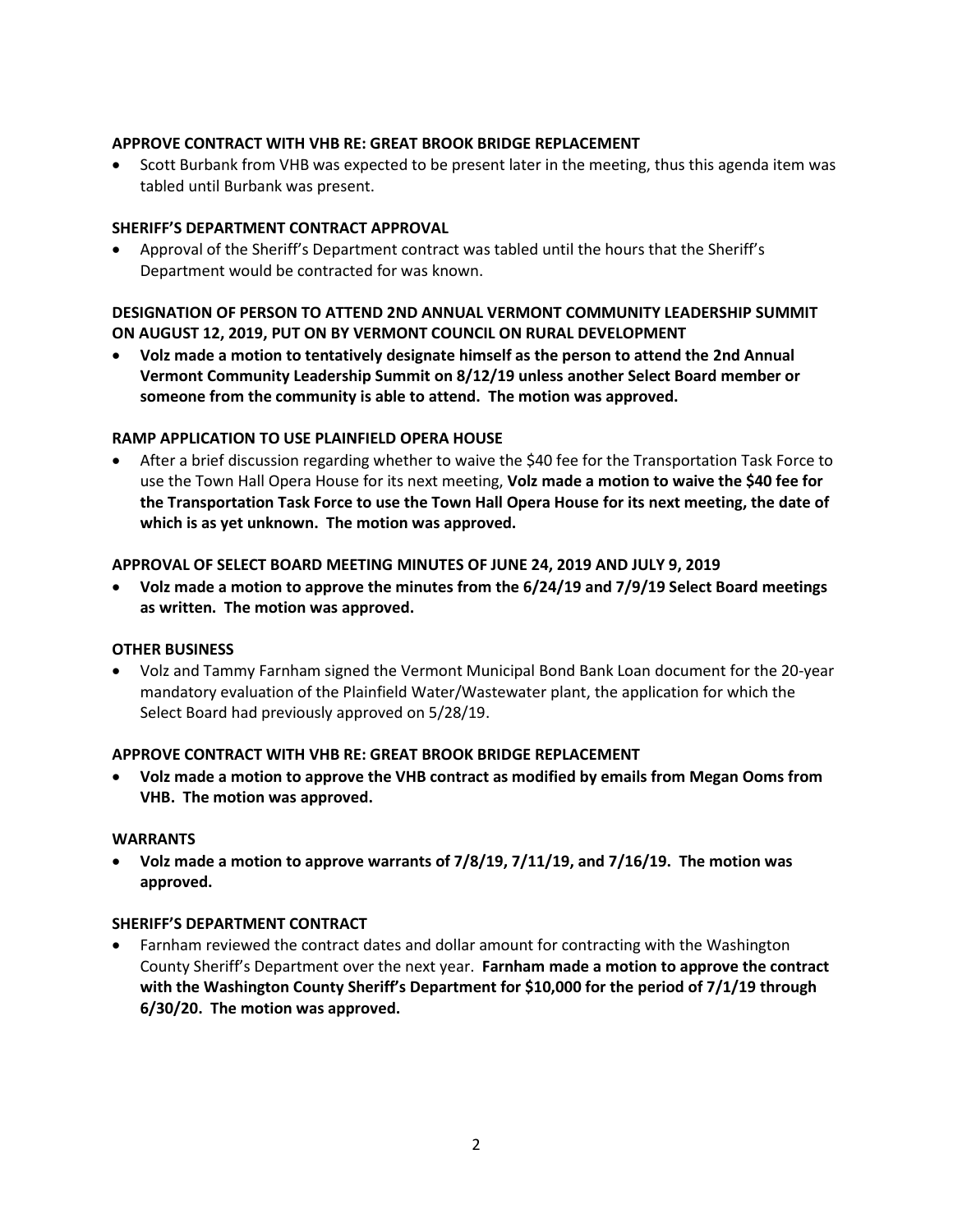## **OTHER BUSINESS**

- The Select Board opted not to address the issue of a tree on a neighbor's property until additional details are known.
- Greg Western from the Cross Vermont Trail Association (CVTA) was present to update the Select Board on its purchasing of the property on Recreation Field Road, the closing date for which is 8/12/19. Western noted that this follows CVTA's successful application for a \$27,300 grant from the Vermont Department Housing and Community Development. CVTA had subsequently applied to the Plainfield Conservation Fund for a \$3,200 grant toward the project, which the Plainfield Conservation Commission at its most recent meeting on 7/17/19, had agreed to recommend to the Select Board for final approval. Because the two Select Board members present were not aware of any correspondence from the Conservation Commission recommending that the Select Board approve the \$3,200 Conservation Fund grant, it was decided that final approval would wait until the Select Board is officially notified by the Conservation Commission. Western continued by providing an update on various other aspects of the project, including: the purposes of the easement for trails; CVTA's desire to coordinate a plan with the Town; an already-completed water-quality study; and an issue with a neighbor's generator that was built on Town land. Regarding the latter issue, Western noted that CVTA's attorney, John Page in Montpelier, has advised that a letter be sent to the neighbor from an attorney. Farnham agreed to request that Plainfield Town Attorney James Jamele talk with CVTA's Attorney Page regarding drafting such a letter to the neighbor. Western noted that Attorney Page should put in most of the time in order to keep Town costs to a minimum. **Farnham made a motion to contact Jamele in reference to dealing with CVTA's attorney regarding the generator issue. The motion was approved.**

#### **APPROVE CONTRACT WITH VHB RE: GREAT BROOK BRIDGE REPLACEMENT**

 Scott Burbank was present from the firm VHB to discuss the contract for the Great Brook Bridge Replacement project. Farnham noted that the Select Board had approved the contract earlier in the meeting, but was waiting for a new version reflecting the agreed-upon revisions. Burbank agreed to send the revised contract to the Select Board on 7/23/19, noting that borings will be taken on 7/24/19 to begin moving the project forward.

#### **ROAD REPORT**

- Road Commissioner Bram Towbin reported on the following:
	- o Unrelated to the Road Report, Towbin noted that Plainfield resident Ryan Christiansen recently opened his distillery in Montpelier and that one of his products uses Farnham maple syrup from Tammy Farnham's family business. In addition, Michael Grant, a new Town resident who owns a series of coffee shops in upstate New York, sent some coffee for sampling to the Town. Assistant Town Clerk/Treasurer Carol Smith has the coffee at the Town offices.
	- $\circ$  Towbin is following up with the contractor who is slated to do the work on an eroding gully on Brook Road.
	- o There is an opportunity to purchase sand from a local Barre crushing site at a lower cost than what the Town paid this past winter. While it looks promising, the sand will need to be tested before a decision can be made.
	- $\circ$  There is a body problem with one of the Highway Department's 10-wheeler trucks, which means that it will be out of commission for about three weeks.
	- $\circ$  Both Lower and Middle Roads have new ditching projects that relate to local water quality. They are about 80-90% completed. Regarding a question from Farnham about when roadside mowing will begin, Towbin noted that he believed it will commence within the next two weeks.